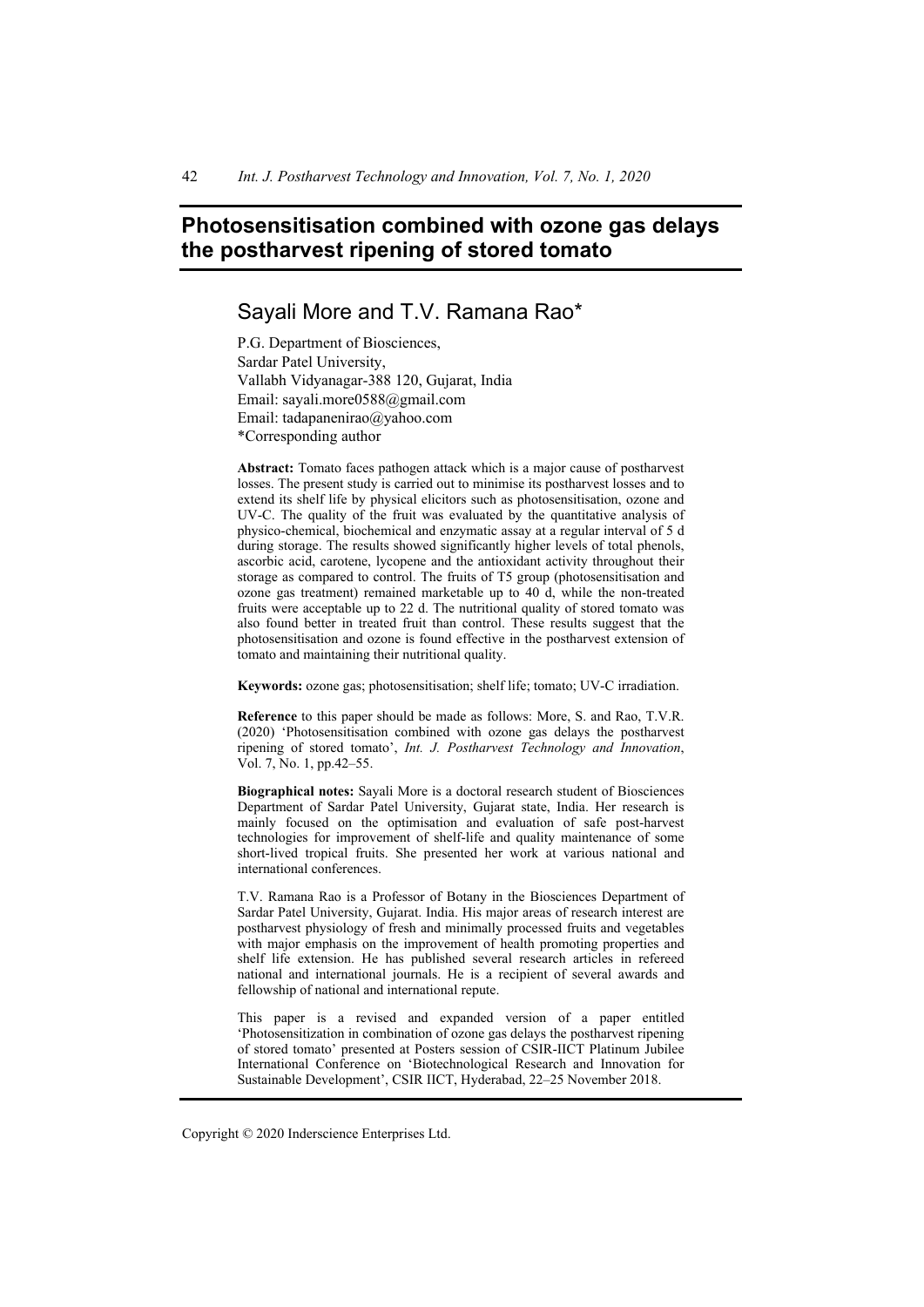#### **1 Introduction**

Tomato (*Solanum lycopersicum*) belongs to the family Solanaceae is the most important commercial crop in the world and also it is a climacteric fruit which is prone to several postharvest diseases due to pathogens (Kimura and Sinha, 2008). India stands second to China in the production of tomato with 11% of global production. As per horticulture statistics at a glance 2018, India produces 19,759 thousand MT of tomatoes in which Madhya Pradesh and Andhra Pradesh are the leading states for producing tomatoes and 12.44% of total production of tomatoes get rotten. Tomatoes are not only the source of variety of nutrients but are also having health promoting antioxidants like lycopene and carotenoid (Arab and Steck, 2000). Aidoo et al. (2014) attributed the economic loss of tomato cultivation to the post-harvest losses. These losses are due to the diseases and short storage life has become global concern since it causes massive loss of horticultural yield; approximately 25% of fruits are spoiled due to postharvest diseases (Ahmed et al., 2017).

Tomato is susceptible to multiple bacterial, fungal, viral and pathogens which ultimately results in postharvest losses (Martínez-Castro et al., 2018). To overcome this problem various chemicals and fungicides are being used but these chemicals are harmful for human consumption and it has overreached for research efforts using other safe eco-friendly alternatives (Tusiime, 2014).

Photosensitisation is a novel disinfection technique involving the use of photoactive component (sodium chlorophyllin) and LED lights. The exposure of fruits to LED lights triggers ample of phototoxic reactions and eventually kill the surface microorganisms (Paskeviciute and Luksiene, 2009). Another technique involves ozone as a potent disinfecting agent. As an oxidising agent in organic reaction, ozone is used in many food industries(Pandiselvam et al., 2017). Ultraviolet-C (UV-C) irradiation treatment has been successfully applied on a wide range of fresh produce including climacteric and non-climacteric fruits and the beneficial effects of UV-C hormesis include pathogen resistance, delayed chlorophyll degradation and improved nutritional content (Scott et al., 2018). Therefore, the current study has been focused on surface sterilisation by non-thermal disinfection techniques like photosensitisation, ozone treatment and UV-C irradiation.

### **2 Material and methods**

Tomato fruit cv. 'Himsona' was harvested at their physiological maturity from the farm located in the vicinity of Bakrol village, Anand district of Gujarat, India. Tomatoes were transported to the research laboratory within one hour of harvesting. Fruits selected were free from any kind of visible defect and injuries.

The elicitor treatments applied on the tomato fruits are as follows:

- T1 Photosensitisation alone
- T2 UV-C (20 min) alone
- T3 Ozone gas (200 mg/h for 30 min) alone
- T4 Photosensitisation and UV-C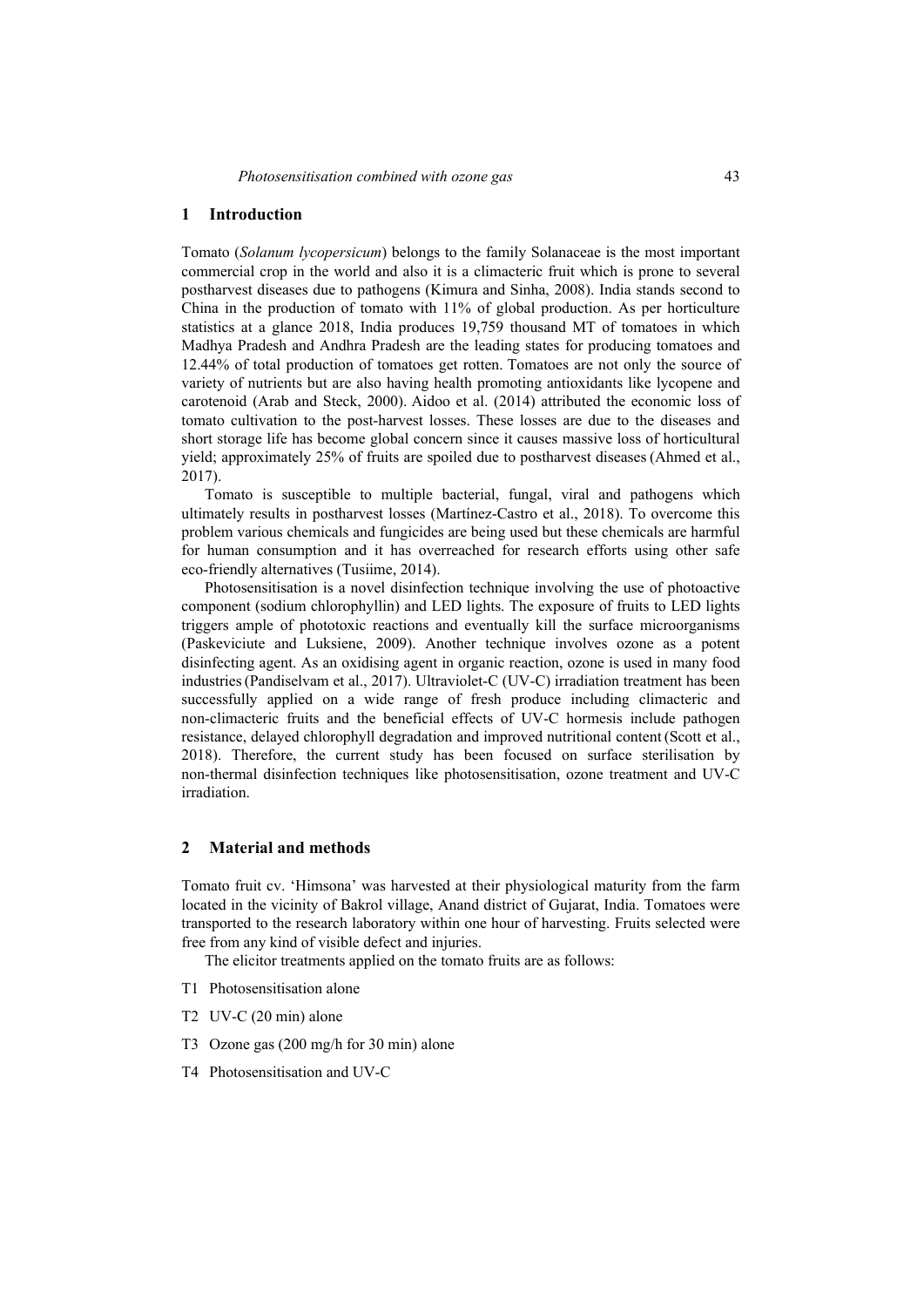- T5 Photosensitisation and ozone gas
- T6 UV-C and ozone gas
- T7 Ozone gas, UV-C and photosensitisation, C-Control (washed with water).

### *2.1 Application of the treatments*

The method followed for application of this treatment was described by Luksiene and Paskeviciute (2011). Tomatoes were soaked in 1 mM sodium chlorophyllin solution for five minutes and then air dried. The dried tomatoes were placed in treatment chamber and they were exposed to LED light at wavelength of 400 nm for 20 min. After application of the tomatoes were stored in controlled atmosphere, i.e., 25°C and 50% RH.

Ozone treatment was applied on tomato fruits by keeping them in a container and covered with aluminium foil. The probe of the ozoniser (Kent ozoniner) was inserted through the aluminium foil for proper contact between ozone gas and fruit surface.

### *2.2 Determination of weight loss percentage*

The electronic weighing scale (Essae DS-252) was used to weigh fresh tomatoes and during the treatment and study intervals. The weight loss during storage time was expressed in percentage using following formula given in the standard method of AOAC (1994).

 $W$  (%) =  $W_i - W_i / W_i * 100$ 

 $W - PLW$ ,  $W_i$  – Initial weight of fruit

 $W_t$  – Weight during storage.

#### *2.3 Estimation of pH and total soluble solids*

The digital pH metre (EI, 101) was used to measure pH and hand refractometer (Atago, Japan) was used to record the total soluble solid (TSS). The sample was prepared by crushing 1 g of fruit tissue with 10 mL of distilled water. The results were calculated using standard method given in AOAC (1994).

#### *2.4 Determination of total phenolic content and total antioxidant activity*

The total phenolic content in the methanolic extract of tomato (1 g of tomato tissue crushed in 10 mL of methanol) was estimated by Folin-Ciocalteu reagent method (McDonald et al., 2001). The total phenolic content of the extract was calculated using Gallic acid as a standard and expressed as  $g \, kg^{-1}$ .

DPPH (Diphenyl-2-picrylhydrazyl) free radical scavenging assay was performed for determining antioxidant activity. DPPH solution was prepared by dissolving DPPH powder (0.06 g  $L^{-1}$ ) in methanol and for estimation of antioxidant activity, this solution was added to supernatant which was extracted by crushing of 1 g of fruit tissue in 10 mL of methanol. The reaction mixture was made up to 3 mL and the absorbance of the sample was measured at wavelength of 517 nm after incubating samples in the dark for 30 min (Brand-Williams et al., 1995).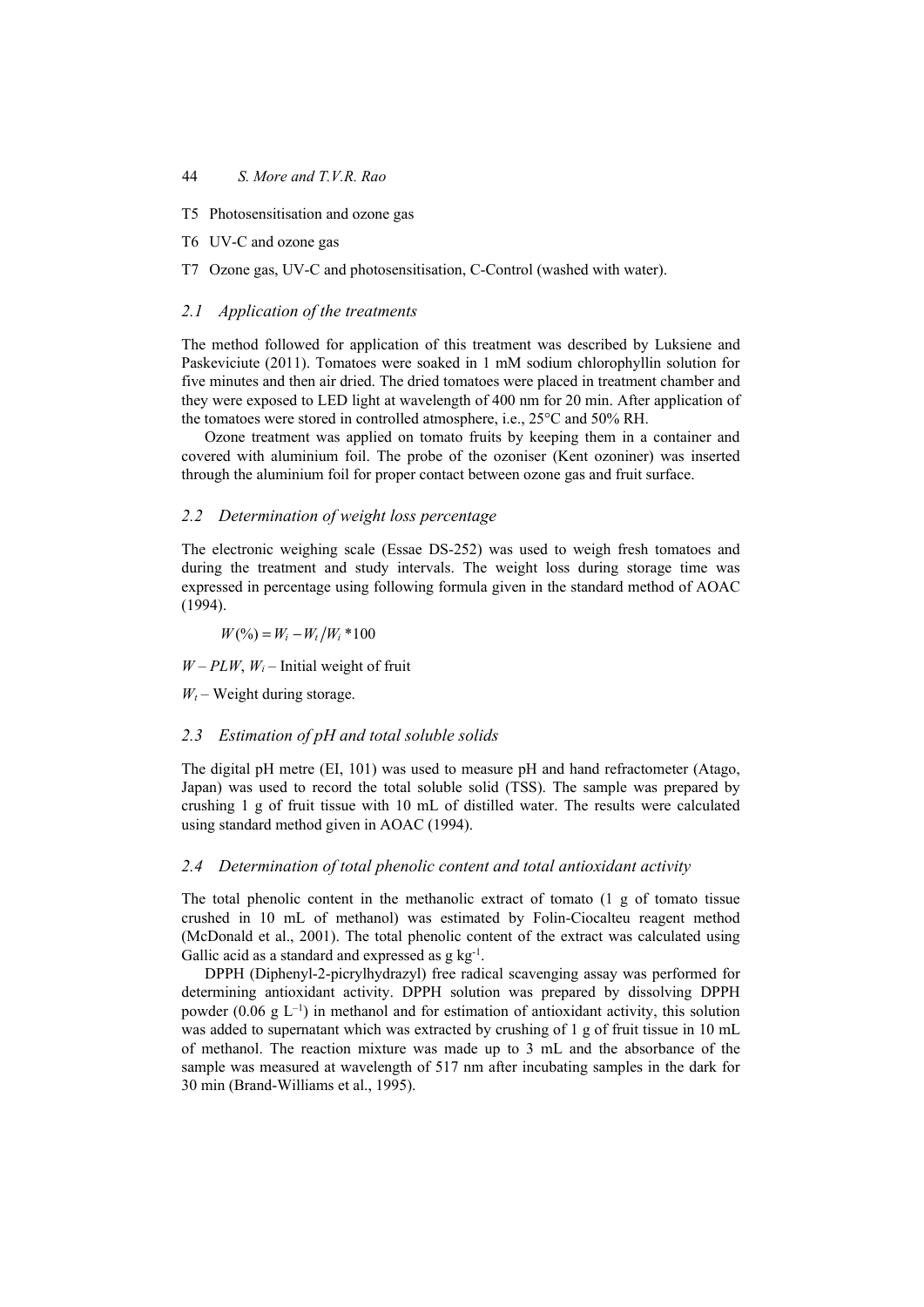# *2.5 Determination of ascorbic acid*

Ascorbic acid (Vitamin C) content was estimated by the method of Kapur et al. (2012) with a slight modification. The extract prepared by crushing 1 g of fruit tissue in 10 mL of 6% of meta-phosphoric acid and 2 M glacial acetic acid. The aliquot (0.2 mL) volume was up to 1 mL by 6% of meta-phosphoric acid and 2 M glacial acetic acid and then mixed with 1 mL of 2% di-nitrophenyl hydrazine (DNPH) and 30 µL of 10% thiourea and incubated at room temperature for 3 h. 5 mL of 85% cold sulphuric acid was then added to terminate the reaction and absorbance was recorded at wavelength of 540 nm and expressed as  $10g \text{ kg}^{-1}$ .

# *2.6 Determination of the lycopene and carotene pigments*

Lycopene and carotene pigments were extracted from tomato fruit tissue (1 g) with 10 mL of hexane: acetone (60:40). Absorbance was measured by using UV-VIS spectrophotometer at wavelength of 502 and 450 nm respectively against reagent blank and it was expressed as mg  $kg^{-1}$  (Wang et al., 2007).

# *2.7 Assay of the antioxidant enzyme*

Superoxide dismutase (SOD) was performed by observing the nitro-blue tetrazolium (NBT) reduction by the method described by Cao et al. (2007). 5 g of tissue was homogenised with 10 mL of extraction buffer (50 mM sodium phosphate buffer, pH 7.5 and 1% PVP). The activity was assayed by making 3 mL of reaction mixture (0.1 mL enzyme extract, 75  $\mu$ M of NBT, and 20  $\mu$ M of riboflavin, 0.1 mM EDTA, 13 mM methionine and 50 mM potassium phosphate buffer, pH 7.8). One set of reaction mixture was exposed to 4000 lx light and the other set was kept in dark for 20 min. One unit of SOD activity expressed as the amount of enzyme required to inhibit the 50% of NBT reduction at wavelength of 560 nm and expressed as U mg-1 protein (Cao et al., 2007).

# *2.8 Determination of cell wall degrading enzyme*

Extraction and assay of polygalacturonase (PG) enzyme was carried out by following the method described by Srivastava and Dwivedi, (2000). One gram of tomato tissue was homogenised with 10 mL of 20 mM sodium phosphate buffer, pH 7.0. The extract was centrifuged at 4 °C for 30 min. The supernatant was used as an aliquot and the reaction mixture was containing sodium acetate buffer (200 mM), Sodium chloride (200 mM), polygalacturonic acid (1%). The enzyme activity was expressed as U mg<sup>-1</sup> protein.

# *2.9 Estimation of protein*

Protein content was estimated by following the method described by Lowry et al. (1951) for calculating the specific activity of enzymes.

# *2.10 Statistical analysis*

The data obtained from all the experiments carried out in triplicate was analysed by using SPSS software. Mean comparisons were performed using HSD of Tukey's test, Duncan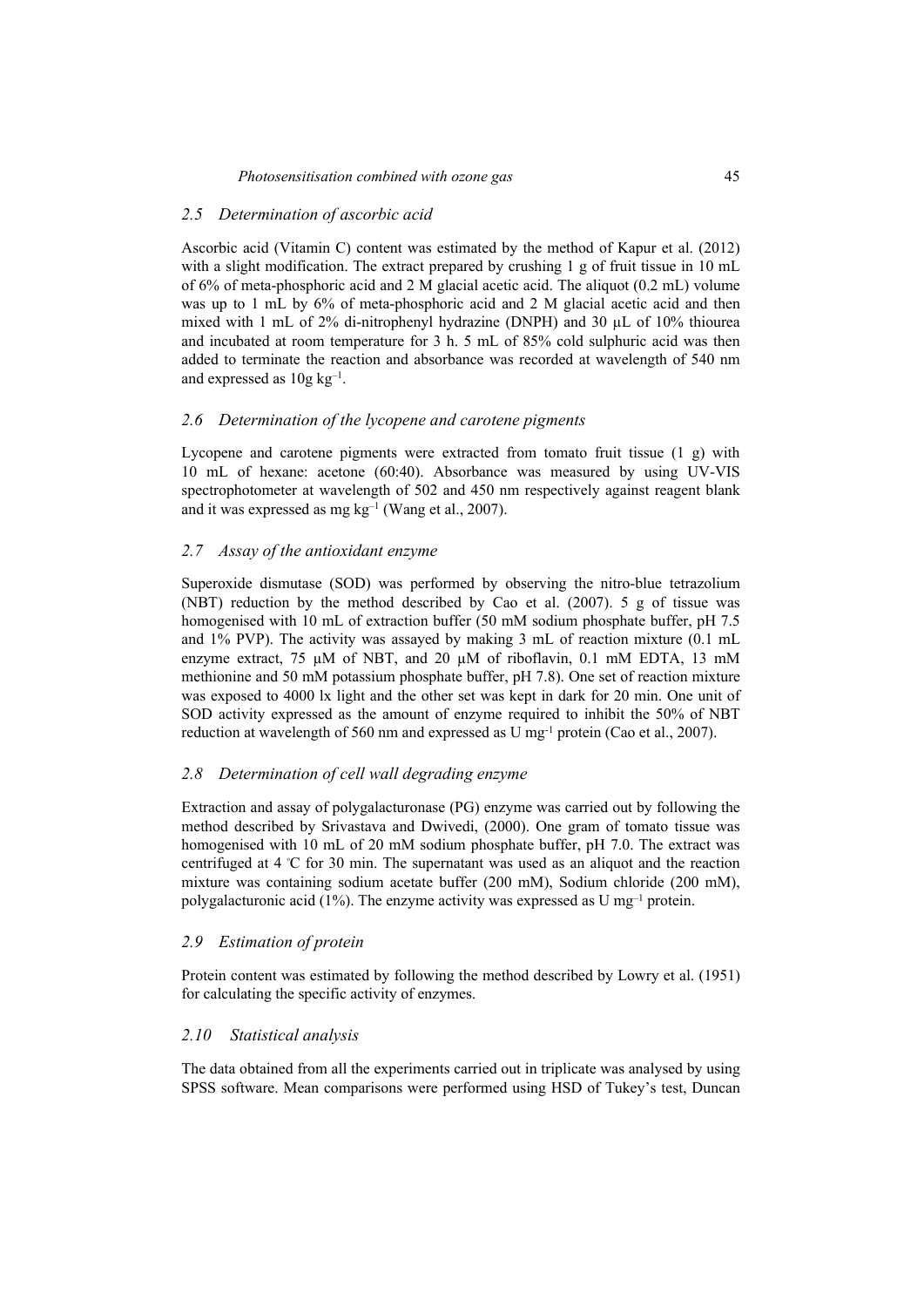and Dunnet tests to examine if differences between treatments and storage time were significant at P < 0.05. The overall least significance difference (LSD;  $p \le 0.05$ ) was calculated and used to determine significant differences among all the treatments and control set (Bico et al., 2009).

### **3 Results and discussion**

### *3.1 Changes in the weight loss percentage of tomato fruits*

Weight loss observed in control was much more apparent than in treated fruits (Figure 1). The loss of weight might be due to the transpiration and respiration processes which affected the metabolic activity in stored tomatoes (Kumar et al., 2018). Control fruits showed about 64.76% of weight loss, while fruits treated with the combination of photosensitisation and ozone (T5) showed 40.88% weight loss till 40th d of storage. Followed by this, the tomatoes treated with photosensitisation showed 48.25% of weight loss. Reduced percentage of weight loss in tomatoes treated with ozone has also been reported by Rodoni et al (2010). The combination of photosensitisation and ozone affected the metabolic rate of stored tomatoes which resulted in the reduced loss of weight, also photosensitisation alone treatment could successfully reduce the weight loss.





Notes: T1 – Photosensitisation alone; T2 – UV-C alone 210–280 nm; T3 – ozone gas alone (200 mg/h); T4 – photosensitisation and UV-C; T5 – photosensitisation and ozone gas;  $T6 - UV-C$  and ozone gas;  $T7 - photosensitivityation + UV-C + Ozone$ gas and C – control. Different letters over the bars represents significant difference between different treatments on the same storages day at  $P \leq 0.05$  according to DMRT.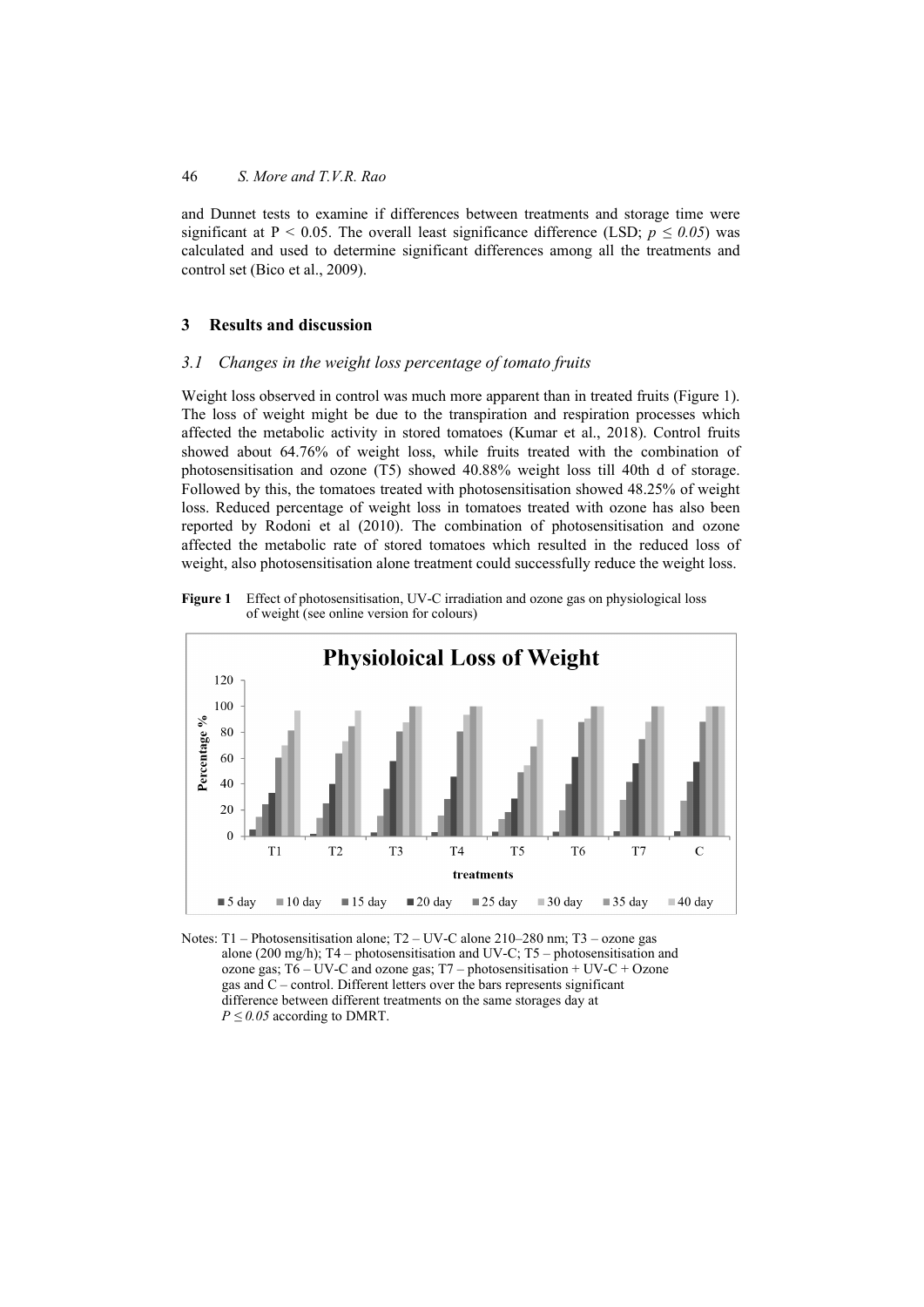| Treatments                     | $\theta d$                                                                                                                                                                            | 5 d                          | 10d                                                                                                                                                                                                                                         | 15d                          | 20d                          | 25 d                   | 30 d                         | 35 d                   | 40 d              |
|--------------------------------|---------------------------------------------------------------------------------------------------------------------------------------------------------------------------------------|------------------------------|---------------------------------------------------------------------------------------------------------------------------------------------------------------------------------------------------------------------------------------------|------------------------------|------------------------------|------------------------|------------------------------|------------------------|-------------------|
|                                |                                                                                                                                                                                       |                              |                                                                                                                                                                                                                                             |                              | ÞЦ                           |                        |                              |                        |                   |
|                                | $4.48 \pm 0.01^f$                                                                                                                                                                     | $6.22 \pm 0.28^a$            | $6.75 \pm 0.03^a$                                                                                                                                                                                                                           | $6.92 \pm 0.02^{\circ}$      | $7.06 \pm 0.05^{ab}$         | $7.00 \pm 0.00^{b}$    | $7.46 \pm 0.05^b$            | $7.33 \pm 0.1^a$       | ļ                 |
|                                | $4.48 \pm 0.$                                                                                                                                                                         | $5.66 \pm 0.03^b$            | $6.86 \pm 0.05$ <sup>a</sup>                                                                                                                                                                                                                | $7.01 \pm 0.02^b$            | $7.10 \pm 0.05^b$            | $7.23\pm0.3^{\rm bc}$  | $7.66 \pm 0.05$ <sup>a</sup> | $7.33 \pm 0.1^a$       | ļ                 |
|                                | $\overline{d}$ if $\overline{d}$<br>$4.48 \pm 0.$                                                                                                                                     | $5.02 \pm 0.02^{\circ}$      | $5.67 \pm 0.48^{\rm bc}$                                                                                                                                                                                                                    | $6.8 \pm 0.08^d$             | $7.07 \pm 0.02^{ab}$         | $7.34 \pm 0.2^{b}$     | ł                            | ļ                      | ļ                 |
| 74                             | $4.48 \pm 0.$                                                                                                                                                                         | $5.08 \pm 0.06^{\circ}$      | $6.05 \pm 0.06^b$                                                                                                                                                                                                                           | $7.01 \pm 0.17^b$            | $6.99 \pm 0.00^{\circ}$      | $7.80\pm0.1^{\rm a}$   | $7.60 \pm 0.1^a$             | ļ                      | ļ                 |
| Ě                              | $4.48\pm0.01^{\rm f}$                                                                                                                                                                 | $4.77 \pm 0.18^d$            | $5.19 \pm 0.08^{\circ}$                                                                                                                                                                                                                     | $5.95 \pm 0.08^{\rm f}$      | $6.16 \pm 0.04^d$            | $7.30\pm0.1^{\rm bc}$  | $7.36 \pm 0.05^{\circ}$      | $7.40 \pm 0.0^a$       | $7.53 \pm 0.05^a$ |
| $\mathbb{F}$                   | $\overline{D}$<br>$4.48 \pm 0.$                                                                                                                                                       | $4.65 \pm 0.04^{\text{de}}$  | $5.56 \pm 0.15$ <sup>cd</sup>                                                                                                                                                                                                               | $6.02 \pm 0.0^{\rm f}$       | $6.18 \pm 0.05^{\rm d}$      | $7.16 \pm 0.05^{bc}$   | ł                            | ļ                      | I                 |
| F                              | $01^{\rm f}$<br>$4.48 \pm 0.0$                                                                                                                                                        | $4.58 \pm 0.06^{\text{de}}$  | $6.07 \pm 0.04^b$                                                                                                                                                                                                                           | $6.47 \pm 0.02^{\circ}$      | $6.21 \pm 0.06^{\circ}$      | $7.43 \pm 0.20^b$      | ļ                            | ļ                      | ļ                 |
| U                              | $\overline{u}$<br>$4.48 \pm 0.$                                                                                                                                                       | $4.53 \pm 0.04^{\circ}$      | $6.67 \pm 0.34$ <sup>a</sup>                                                                                                                                                                                                                | $7.20 \pm 0.02^a$            | $6.87 \pm 0.02$ <sup>c</sup> | ļ                      | ł                            | ļ                      | ļ                 |
|                                |                                                                                                                                                                                       |                              |                                                                                                                                                                                                                                             |                              |                              |                        |                              |                        |                   |
|                                |                                                                                                                                                                                       |                              |                                                                                                                                                                                                                                             |                              | $TSS$ (%)                    |                        |                              |                        |                   |
|                                | $0.6 \pm 0.05$ <sup>f</sup>                                                                                                                                                           | $1.2 \pm 0.15^{\circ}$       | $1.4 \pm 0.1^{a}$                                                                                                                                                                                                                           | $1.8 \pm 0.05^{\circ}$       | $2.4 \pm 0.17^b$             | $2.5 \pm 0.05^b$       | $2.6\pm0.10^{\rm ab}$        | $1.8 \pm 0.05^{\rm b}$ | ļ                 |
|                                | $0.6 \pm 0.05^{\rm f}$                                                                                                                                                                | $1.0 \pm 0.15^{ab}$          | $1.0\pm0.10^{\rm bc}$                                                                                                                                                                                                                       | $1.5 \pm 0.05$ <sup>cd</sup> | $2.1 \pm 0.10^{cd}$          | $2.8 \pm 0.10^a$       | $2.7 \pm 0.05^a$             | $1.9 \pm 0.05^a$       | I                 |
|                                | $0.6 \pm 0.05^{\rm f}$                                                                                                                                                                | $0.9 \pm 0.10^{bc}$          | $0.9\pm0.05^{\rm bc}$                                                                                                                                                                                                                       | $1.5 \pm 0.1$ <sup>od</sup>  | $2.0\pm0.05^{\rm od}$        | $2.6\pm0.11^{\rm ab}$  | ł                            | ļ                      | ļ                 |
| 74                             | $0.6\pm0.05^{\rm f}$                                                                                                                                                                  | $0.7 \pm 0.05$ <sup>od</sup> | $0.9\pm0.10^{\rm bc}$                                                                                                                                                                                                                       | $1.4 \pm 0.05$ <sup>d</sup>  | $1.9 \pm 0.05^{\rm d}$       | $2.1 \pm 0.15^{\circ}$ | $2.3 \pm 0.15^{\circ}$       | ļ                      | ļ                 |
|                                | $0.6 \pm 0.05$ <sup>f</sup>                                                                                                                                                           | $0.6 \pm 0.15^{\rm d}$       | $0.8 \pm 0.15^{\circ}$                                                                                                                                                                                                                      | $1.2 \pm 0.05^{\circ}$       | $1.6 \pm 0.11^{\circ}$       | $2.2 \pm 0.20^{\circ}$ | $2.4 \pm 0.15^{\circ}$       | $1.9 \pm 0.05^{\circ}$ | $2.0 \pm 0.05^a$  |
| Pб                             | $0.6 \pm 0.05^{\rm f}$                                                                                                                                                                | $1.0 \pm 0.15^{ab}$          | $1.2 \pm 0.20^{ab}$                                                                                                                                                                                                                         | $1.6 \pm 0.05^{\circ}$       | $2.2 \pm 0.10^{\circ}$       | $2.6 \pm 0.15^{ab}$    | ļ                            | ļ                      | I                 |
|                                | $0.6\pm0.05^{\rm f}$                                                                                                                                                                  | $0.8\pm0.05^{\rm bc}$        | $1.0\pm0.15^{\rm bc}$                                                                                                                                                                                                                       | $1.9 \pm 0.05^b$             | $2.6 \pm 0.10^a$             | $2.6\pm0.20^{\rm ab}$  | ļ                            | ļ                      | ļ                 |
|                                | $0.6\pm0.05^{\rm f}$                                                                                                                                                                  | $0.8\pm0.10^{\rm od}$        | $1.1\pm0.28^{\rm ab}$                                                                                                                                                                                                                       | $2.1 \pm 0.05^{\circ}$       | $2.5\pm0.10^{\rm ab}$        |                        | ļ                            | ļ                      | ļ                 |
| Notes: T1 - Photosensitisation | Different letters over the bars represents significant difference between different treatment on the same storages day at $P \le 0.05$ according to DMRT<br>$T5$ – photosensitisation |                              | alone; $T2 - UV - C$ alone 210-280 nm; $T3 - \text{ozone gas}$ alone (200 mg/h); $T4 - \text{photosensitivity}$ and $UV - C$ ;<br>and ozone gas; $T6 - UV - C$ and ozone gas; $T7 -$ photosensitisation + UV-C + Ozone gas and C - Control. |                              |                              |                        |                              |                        |                   |

### **Table 1** Effect of photosensitisation, UV-C irradiation and ozone gas on pH and total soluble solids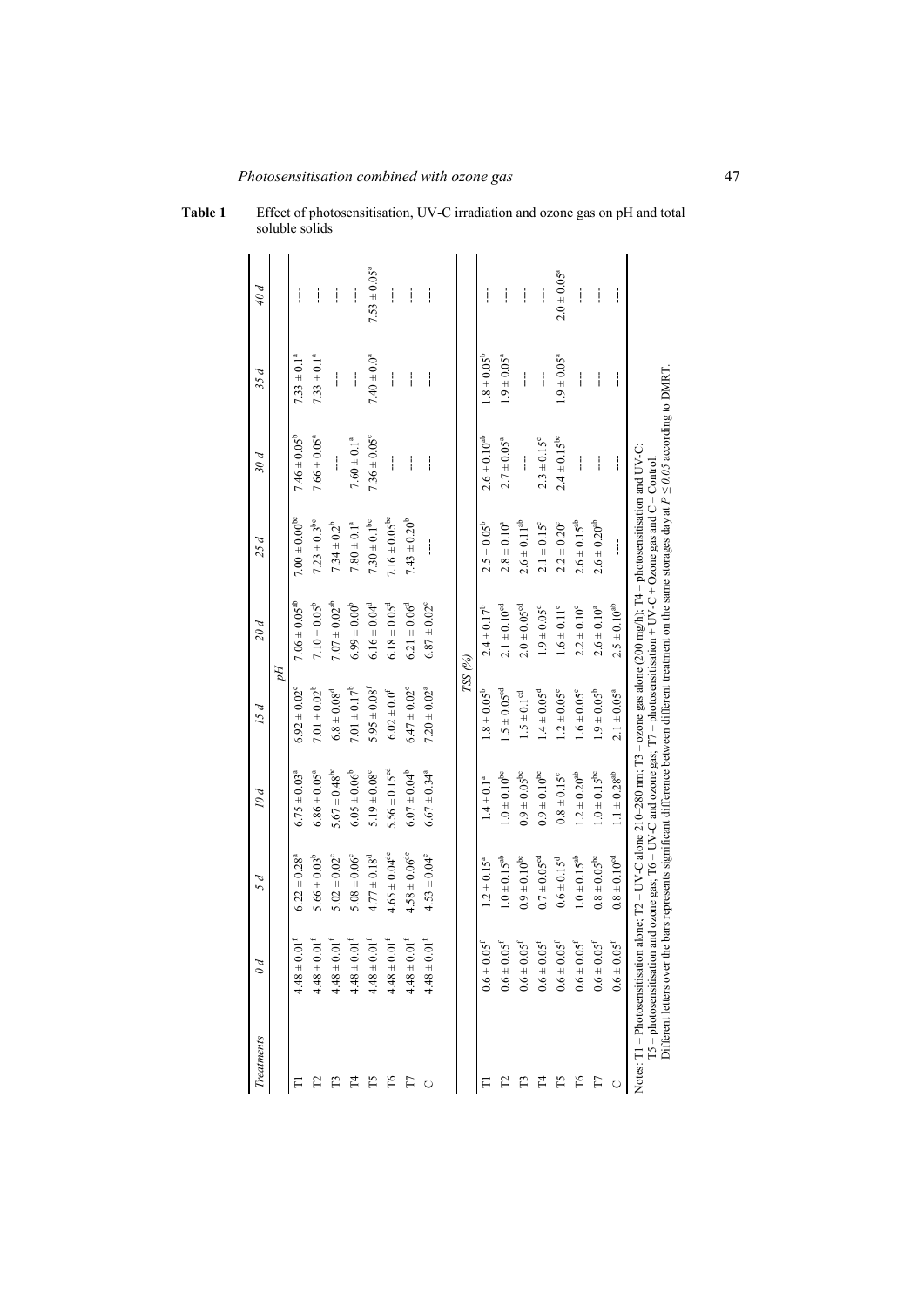| Treatments                                              | $\theta d$                   | 5 d                          | 10d                                                                                                                                                       | 15d                           | 20d                                                                                                                                                                                                                                 | 25d                          | 30d                     | 35d                     | 40 d                    |
|---------------------------------------------------------|------------------------------|------------------------------|-----------------------------------------------------------------------------------------------------------------------------------------------------------|-------------------------------|-------------------------------------------------------------------------------------------------------------------------------------------------------------------------------------------------------------------------------------|------------------------------|-------------------------|-------------------------|-------------------------|
|                                                         |                              |                              |                                                                                                                                                           | Total phenols (g $kg^{-1}$ )  |                                                                                                                                                                                                                                     |                              |                         |                         |                         |
|                                                         | $8.01 \pm 0.35^{a}$          | $13.78 \pm 0.40^a$           | $10.08 \pm 0.45^{\circ}$                                                                                                                                  | $8.61 \pm 0.32^{\circ}$       | 7.11 $\pm$ 0.35 <sup>bc</sup>                                                                                                                                                                                                       | $4.58 \pm 0.10^b$            | $3.58 \pm 0.30^b$       | $2.35 \pm 0.05^{\circ}$ | ļ                       |
|                                                         | $8.01 \pm 0.35^{\circ}$      | $4.51 \pm 0.68$ <sup>d</sup> | $7.91 \pm 0.50^{\circ}$                                                                                                                                   | $7.31 \pm 0.41$ °             | $6.81 \pm 0.47$ <sup>cd</sup>                                                                                                                                                                                                       | $4.55 \pm 0.20^{\circ}$      | $2.38 \pm 0.10^{\circ}$ | $1.88 \pm 0.52^{\circ}$ | ļ                       |
|                                                         | $8.01 \pm 0.35$ <sup>a</sup> | $7.45 \pm 0.15^{\circ}$      | $8.08 \pm 0.45^{\circ}$                                                                                                                                   | $7.55 \pm 0.37^{\circ}$       | $6.01 \pm 0.45^{\text{de}}$                                                                                                                                                                                                         | $2.85 \pm 0.30^{\circ}$      | ł                       | ļ                       | ļ                       |
|                                                         | $8.01 \pm 0.35$ <sup>a</sup> | $11.48 \pm 0.45^{\circ}$     | $12.91 \pm 0.80^b$                                                                                                                                        | $12.55 \pm 0.37^b$            | $7.91 \pm 0.32^b$                                                                                                                                                                                                                   | $3.85 \pm 0.35^{\circ}$      | $2.25 \pm 0.25^{\circ}$ | ļ                       | ļ                       |
|                                                         | $8.01 \pm 0.35^{\circ}$      | $13.78 \pm 0.40^a$           | $18.85 \pm 0.47^a$                                                                                                                                        | $19.78 \pm 0.62$ <sup>a</sup> | $19.85 \pm 0.64^a$                                                                                                                                                                                                                  | $6.98 \pm 0.43$ <sup>a</sup> | $5.25 \pm 0.70^a$       | $2.71 \pm 0.25^{\circ}$ | $2.65 \pm 0.15^{\circ}$ |
| ρT                                                      | $8.01 \pm 0.35^{\circ}$      | $9.21 \pm 0.23$ <sup>d</sup> | $6.68 \pm 0.70^f$                                                                                                                                         | $5.85 \pm 0.32^{\mathrm{f}}$  | $5.38 \pm 0.52^{\circ}$                                                                                                                                                                                                             | $2.55 \pm 0.20^{\rm d}$      | ł                       | ļ                       | I                       |
| F                                                       | $8.01 \pm 0.35^{\circ}$      | $9.21 \pm 0.23^{\circ}$      | $11.71 \pm 0.58^{\circ}$                                                                                                                                  | $10.85 \pm 1.18^{\circ}$      | $7.05 \pm 0.66^{\rm bc}$                                                                                                                                                                                                            | $2.91 \pm 0.40^{\circ}$      | ļ                       | ļ                       | $\mathbf{i}$            |
|                                                         | $8.01 \pm 0.35$              | $9.21 \pm 0.23^{\circ}$      | $2.58 \pm 0.20$ <sup>g</sup>                                                                                                                              | $2.38 \pm 0.20$ <sup>g</sup>  | $1.95 \pm 0.45$ <sup>t</sup>                                                                                                                                                                                                        | i                            | ļ                       | ļ                       | ļ                       |
|                                                         |                              |                              |                                                                                                                                                           |                               |                                                                                                                                                                                                                                     |                              |                         |                         |                         |
|                                                         |                              |                              |                                                                                                                                                           |                               | Antioxidant activity (%)                                                                                                                                                                                                            |                              |                         |                         |                         |
|                                                         | $42 \pm 0.59^{\circ}$        | $49 \pm 0.37^{\circ}$        | $52 \pm 0.47^{\circ}$                                                                                                                                     | $51 \pm 0.20^{\circ}$         | $51 \pm 0.33^{\circ}$                                                                                                                                                                                                               | $24 \pm 0.13^{\circ}$        | $19 \pm 0.44^{\circ}$   | $6 \pm 2.11^b$          | ļ                       |
|                                                         | $42 \pm 0.59$                | $47 \pm 0.20^{\circ}$        | $49 \pm 0.98^{\rm de}$                                                                                                                                    | $49 \pm 0.16^{de}$            | $49 \pm 0.32^{\circ}$                                                                                                                                                                                                               | $36 \pm 0.32^{\circ}$        | $12 \pm 0.99^d$         | $6 \pm 1.46^{\circ}$    | I                       |
|                                                         | $42 \pm 0.59^8$              | $38 \pm 0.48^{\circ}$        | $42 \pm 1.06$ <sup>ef</sup>                                                                                                                               | $41 \pm 0.41^f$               | $42 \pm 0.16^{t}$                                                                                                                                                                                                                   | $35 \pm 0.64^d$              | ļ                       | ļ                       | ļ                       |
|                                                         | $42 \pm 0.59^{\rm g}$        | $71 \pm 0.26^b$              | $74 \pm 0.16^{b}$                                                                                                                                         | $77 \pm 0.16^{\circ}$         | $75 \pm 0.13^{b}$                                                                                                                                                                                                                   | $55 \pm 0.25^{\circ}$        | $38 \pm 0.81^b$         | ļ                       | ļ                       |
|                                                         | $42 \pm 0.59^8$              | $82 \pm 0.55^{\circ}$        | $87 \pm 0.25^{\circ}$                                                                                                                                     | $92 \pm 0.36^{\circ}$         | $93 \pm 0.39^a$                                                                                                                                                                                                                     | $60 \pm 0.54^{\circ}$        | $46 \pm 0.60^a$         | $38 + 3.95^{\circ}$     | $38 + 2.68^a$           |
| P6                                                      | $42 \pm 0.59$                | $37 \pm 0.33^{\circ}$        | $42 \pm 0.22$ <sup>ef</sup>                                                                                                                               | $42 \pm 0.44^{\mathrm{f}}$    | $41 \pm 0.52^{\mathrm{f}}$                                                                                                                                                                                                          | $21 \pm 0.77^{\circ}$        | I                       | ļ                       | ļ                       |
|                                                         | $42 \pm 0.59$                | $47 \pm 0.28$ <sup>d</sup>   | $51 \pm 0.43$ <sup>cd</sup>                                                                                                                               | $51 \pm 0.24^d$               | $45 \pm 0.06^{\circ}$                                                                                                                                                                                                               | $34 \pm 0.23^b$              | ļ                       | ļ                       | ļ                       |
|                                                         | $42 \pm 0.59$                | $35 \pm 1.88^{f}$            | $38 \pm 0.57^8$                                                                                                                                           | $39 \pm 0.27^8$               | $36 \pm 0.19^{\rm g}$                                                                                                                                                                                                               | i                            | ļ                       | ļ                       | ļ                       |
| Notes: T1 - Photosensitisation<br>T5-photosensitisation |                              |                              | Different letters over the bars represents significant difference between different treatment on the same storages day at $P \le 0.05$ according to DMRT. |                               | alone; $T2 - UV-C$ alone 210-280 nm; $T3 - \text{ozone gas}$ alone (200 mg/h); $T4 - \text{photosensitisation}$ and $UV-C$ ;<br>and ozone gas, T6 – UV-C and ozone gas; T7 – photosensitisation + UV-C + Ozone gas and C – Control. |                              |                         |                         |                         |

**Table 2** Effect of photosensitisation, UV-C irradiation and ozone gas on total phenols and antioxidant activity of stored tomato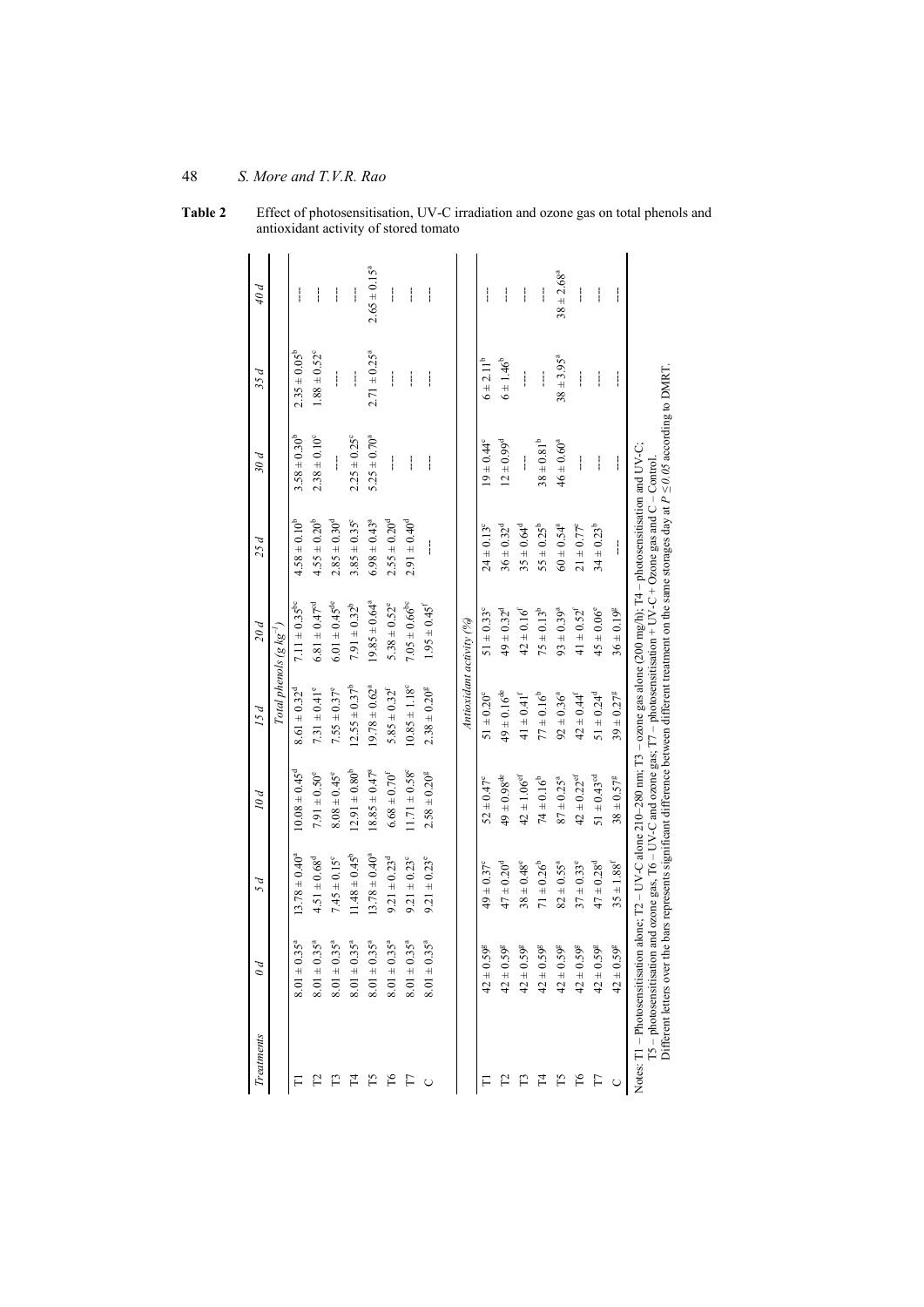#### *3.2 Changes in the pH and TSS of tomato fruits*

In general, the pH and TSS of the freshly harvested tomatoes is lower due to its high organic acid contents which produced through Kreb's Cycle. As the storage time increased, the pH and TSS were also gradually increased. A similar increasing pattern was reported by Kumar et al. (2018). In control set, the pH and TSS observed on 0 d was 4.48 and 0.6% respectively (Table 1). On 20th d, the pH and TSS observed in control was 6.80 and 2.5% respectively. On other hand, tomatoes kept in T5 showed 6.12 and 1.6% respectively which was significantly lower than that of the control. T5 showed slower rate of increment in pH and TSS throughout the storage period; this is probably due to the combination of photosensitisation and ozone slowed down the conversion of organic acids into sugars. The similar results of slowing down of ripening of fruits were reported by Luksiene and Paskeviciute (2011) and Zambre et al. (2010).

### *3.3 Changes in the total phenolic content and total antioxidant activity of tomato fruits*

The changes in total phenolic content and antioxidant activity of tomatoes are depicted in Table 2. In general, the astringency is depending upon the phenolic contents of the fruit which gives the protection to the fruit from stress produced by either pathogen or atmosphere (Tucker et al., 1993). The amount of total phenols and antioxidant activity estimated in tomatoes treated with T5 was significantly higher ( $p < 0.05$ ) than any other treatment throughout the storage. Total phenols present in tomatoes on very first day were 8.01 g kg<sup>-1</sup>, and on 10th and 15th d of storage total phenols present in tomatoes kept in T5 were  $18.85$  g kg<sup>-1</sup> and  $19.78$  g kg<sup>-1</sup> respectively, while in control it showed about 2.58 g kg<sup>-1</sup> and 2.38 g kg<sup>-1</sup> respectively and then it decreased with storage period. On other hand, a similar pattern was observed in antioxidant activity of stored tomatoes. Antioxidant activity estimated on 0 d was 42.6% and on 5th d it reached up to 82.17% in T5, followed by 71.22% in T4 and 35.12% in control. On 20th d, the significantly higher activity was observed in T5, i.e., 93% and lowest activity was observed in 36.80% in control. This pattern of increment of phenolic compounds and antioxidant activity in tomatoes treated with T5 is might be due to these physical elicitors trigger the stress response of the fruit after harvest.

### *3.4 Changes in ascorbic acid content of tomato fruits*

The amount of ascorbic acid got changed in treated and control fruits during the storage (Figure 2). The ascorbic acid is used as a respiratory substrate for energy generation and hence it got decreased as fruits start to ripen after harvest (Tucker et al., 1993). Ascorbic acid content was also changed on 5th d in all treated and untreated fruits than 0 d. On 15th d storage, the ascorbic acid content in the control was  $0.05 \times 10 \text{ g kg}^{-1}$  and in tomatoes treated with T5 had 0.08 10g kg-1of ascorbic acid content which was significantly higher than that of the control or any other treatment. On 20th d of storage, where ascorbic acid content in all tomatoes including treated and control found to be decreased but and the tomatoes treated with T5 showed slight increment i.e.  $0.08 \times 10$  kg<sup>-1</sup>. This may due to the slow ripening and controlled metabolic rate of the fruit because of the physical elicitors.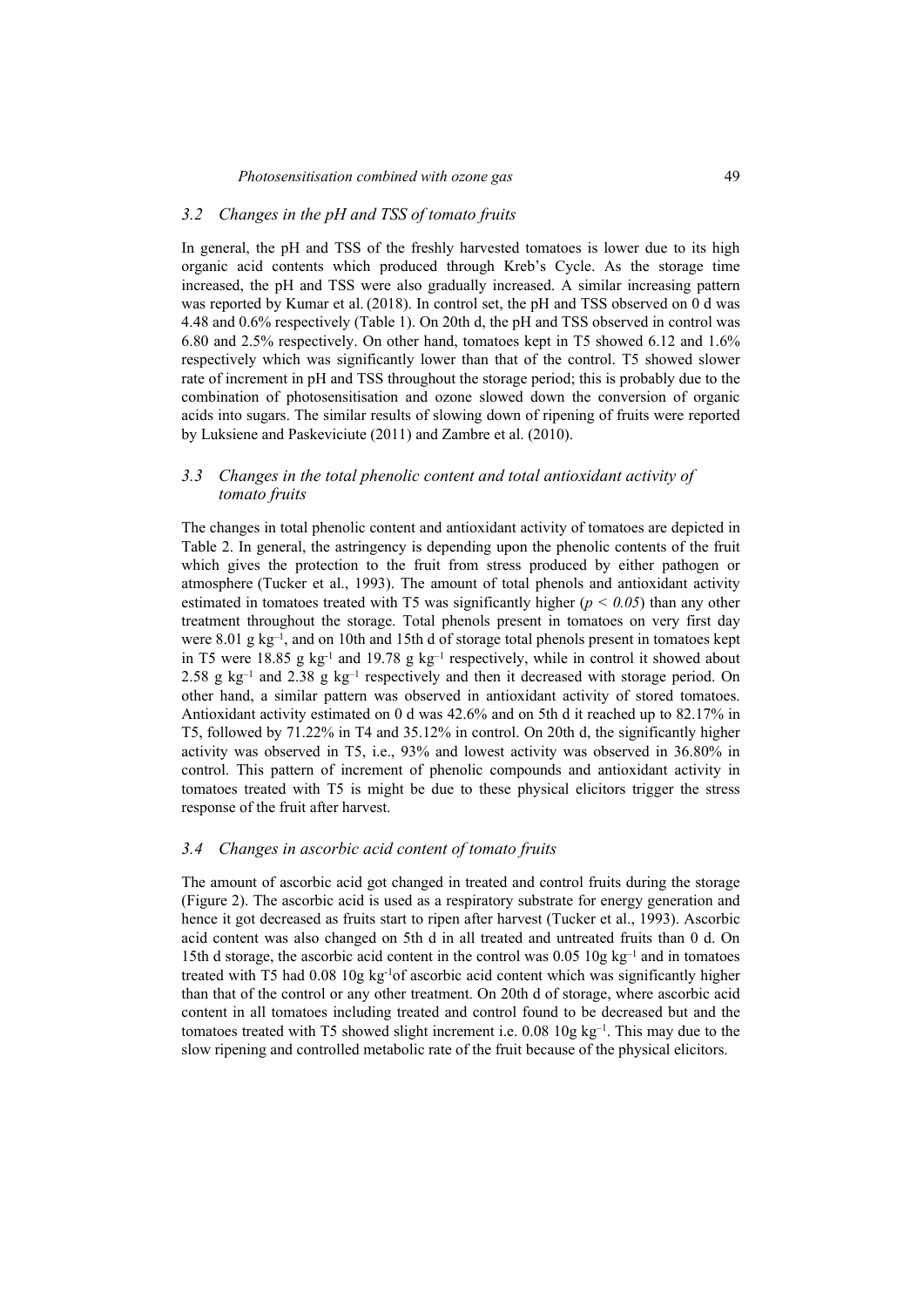

**Figure 2** Effect of photosensitisation, UV-C irradiation and ozone gas on ascorbic acid content

Notes: T1 – Photosensitisation alone; T2 – UV-C alone 210–280 nm; T3 – ozone gas alone (200 mg/h); T4 – photosensitisation and UV-C; T5 – photosensitisation and ozone gas;  $T6 - UV-C$  and ozone gas;  $T7 - photosensitivityation + UV-C + ozone$ gas and  $C$  – control. Different letters over the bars represents significant difference between different treatments on the same storages day at  $P \le 0.05$ according to DMRT.

#### *3.5 Changes in the lycopene and carotene content of tomato*

These are the most crucial components which take part in antioxidant activity of the fruit (Kumar et al., 2018). The colour changes from green to dark red were visible in all tomatoes during their growth and ripening (Figures 3 and 4). The chlorophyll degradation accompanying with the synthesis of colour pigments like carotene and lycopene takes place with the interference of enzyme chlorophyllase, which gives rise to the orange and red colour to the tomato from green colour (Paliyath et al., 2008). All the treated tomatoes showed slow rate of changing their colour from orange to red than that of the control. On 0 d, the carotene and lycopene content of tomato was  $1.18 \text{ mg kg}^{-1}$  and  $0.39 \text{ mg kg}^{-1}$ , respectively. On 5th d of storage the lycopene content in control was found highest than any other treatment, whereas on same day T5 showed significantly lower amount of lycopene content. On 20th d storage highest lycopene content, i.e., 3.54 mg kg-<sup>1</sup>and lowest carotene content, i.e., 0.12 mg kg<sup>-1</sup>was found in tomatoes kept in control set; while tomatoes kept in T5 showed 2.08 mg kg<sup>-1</sup>of lycopene and 0.28 mg kg<sup>-1</sup>of carotene content. At the end of storage, the lycopene and carotene content found in T5 was 4.32 mg kg<sup>-1</sup> and 0.04 mg kg<sup>-1</sup> respectively. These findings indicate that the treatment T5 could successfully slowed down the rate of conversion of carotene in to lycopene; this may due to reduced production of ethylene which directly linked to the pigment formation. The slow rate of red colour accumulation due to ozone was also noticed by Zambre et al. (2010).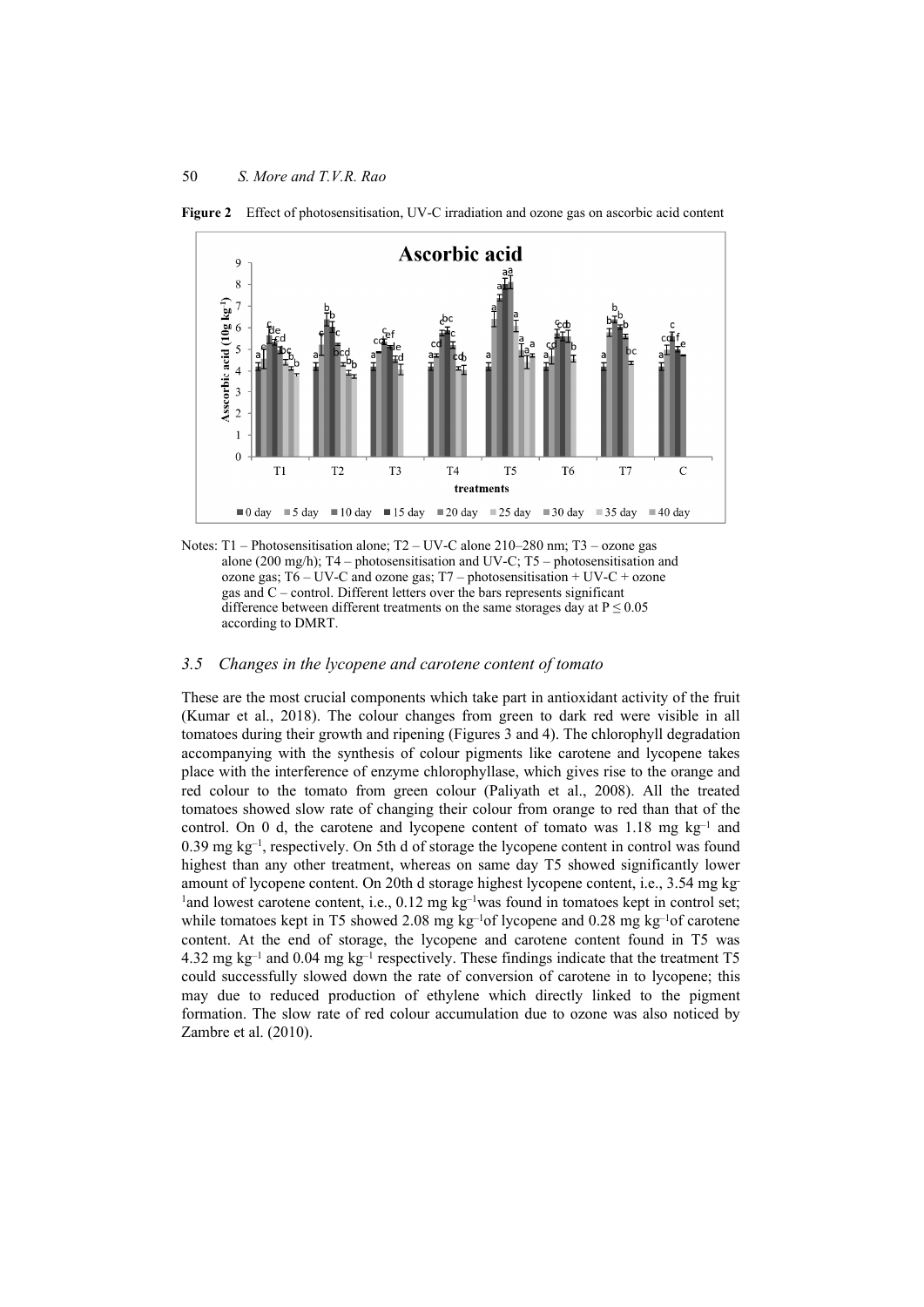

**Figure 3** Effect of photosensitisation, UV-C irradiation and ozone gas on lycopene content

Notes: T1 – Photosensitisation alone; T2 – UV-C alone 210–280 nm; T3 – ozone gas alone (200 mg/h); T4 – photosensitisation and UV-C; T5 – photosensitisation and ozone gas;  $T6 - UV-C$  and ozone gas;  $T7 - photosensitivityation + UV-C + Ozone$ gas and C – control. Different letters over the bars represents significant difference between different treatments on the same storages day at  $P \leq 0.05$ according to DMRT.

**Figure 4** Effect of photosensitisation, UV-C irradiation and ozone gas on carotene content



Notes: T1 – Photosensitisation alone; T2 – UV-C alone 210–280 nm; T3 – ozone gas alone (200 mg/h), T4 – photosensitisation and UV-C; T5 – photosensitisation and ozone gas;  $T6 - UV-C$  and ozone gas; T7 – photosensitisation + UV-C + Ozone gas and C – control. Different letters over the bars represents significant difference between different treatments on the same storages day at  $P \leq 0.05$ according to DMRT.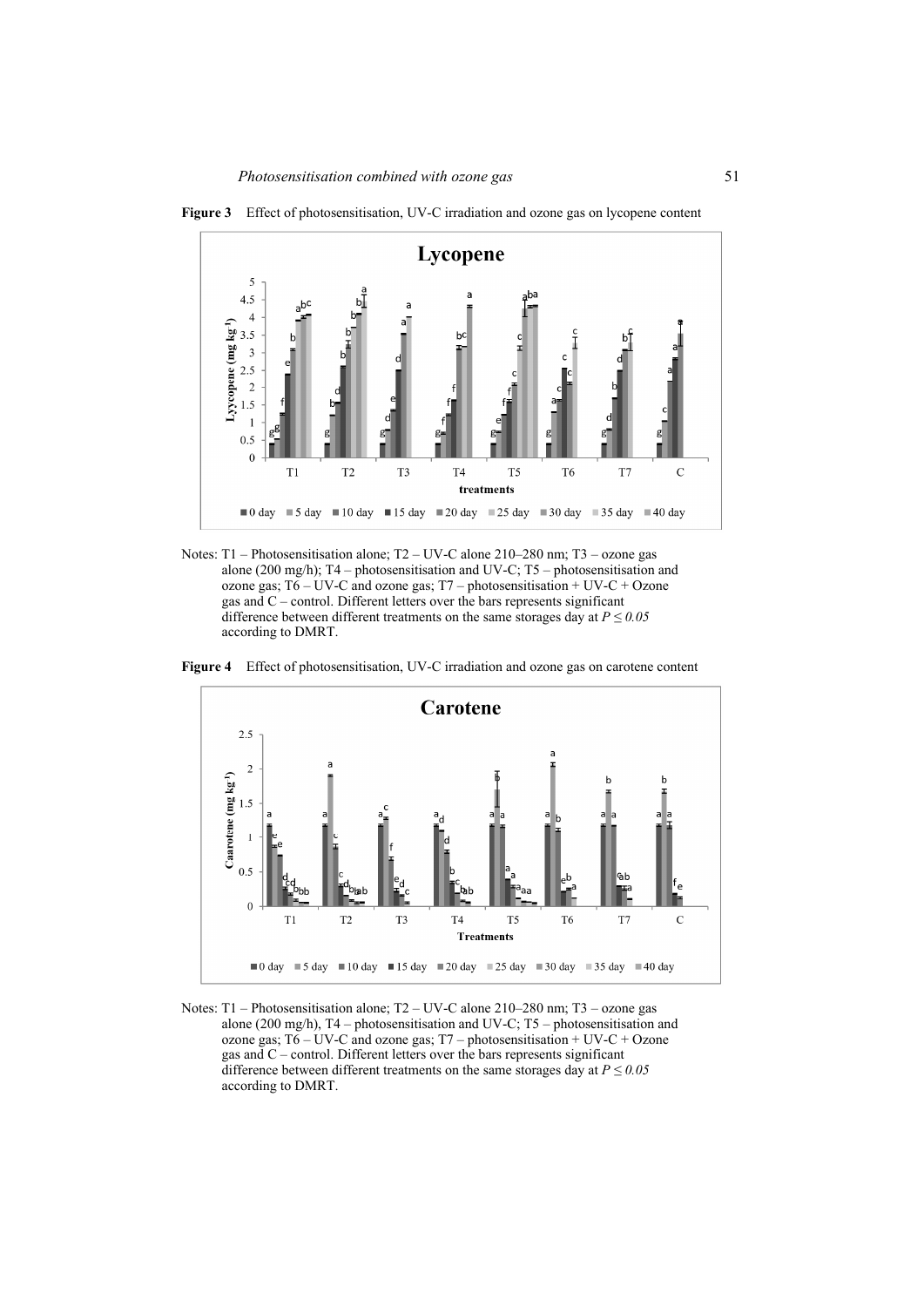### *3.6 Changes in the activity of antioxidant enzyme SOD of tomato*

Plant inducing stress is the most important cause for increasing reactive oxygen species which damage the protective mechanism of the fruit (Ong et al., 2014). The increase in the SOD enzyme activity could hold back the production of free radicals which eventually damage the cell (Lemoine et al., 2010). Figure 5 shows the activity of SOD during the storage period. The SOD activity found in tomatoes on 0 d was 5.83 U mg<sup>-1</sup> protein, while on 5th d tomatoes kept untreated showed reduced SOD activity, i.e.,  $2.77$  U mg<sup>-1</sup> protein where as T1 and T5 showed to be increased SOD activity, i.e., 8.86 U mg-1 protein and 9.08 U mg–1 protein, respectively. SOD activity of all tomatoes kept in treated as well as in control was decreased with storage time. More noteworthy results were noticed on day 10th, where control showed about 2.51 U mg–1 protein, the tomatoes kept in T1 and T5 showed 8.80 U mg<sup>-1</sup> protein and 9.11 U mg<sup>-1</sup> protein activity of SOD. It can be concluded that the T1 and T5 increased in SOD activity, which remained higher till the end of storage of the tomatoes. These results of increment of SOD activity by the physical elicitors like ozone and UV-C are in accordance with the results obtained by Gutiérrez et al. (2018).



**Figure 5** Effect of photosensitisation, UV-C irradiation and ozone gas on SOD activity

Notes: T1 – Photosensitisation alone; T2 – UV-C alone 210–280 nm; T3 – ozone gas alone (200 mg/h); T4 – photosensitisation and UV-C; T5 – photosensitisation and ozone gas;  $T6 - UV-C$  and ozone gas;  $T7 -$  photosensitisation + UV-C + Ozone gas and C – control. Error bars represents difference between different treatments on the same storages day.

## *3.7 Changes in the activity of cell wall degrading enzyme PG of tomato*

PG plays an important task in depolymerisation of acidic pectin, and this phenomenon of this enzyme is responsible for the cell wall softening of the fruit while ripening (Gray et al., 1992). Changes in PG activity on cell wall component are depicted in Figure 6. PG enzyme activity on 0 d was  $0.04$  U mg<sup>-1</sup> protein, while on 5th d in PG activity of control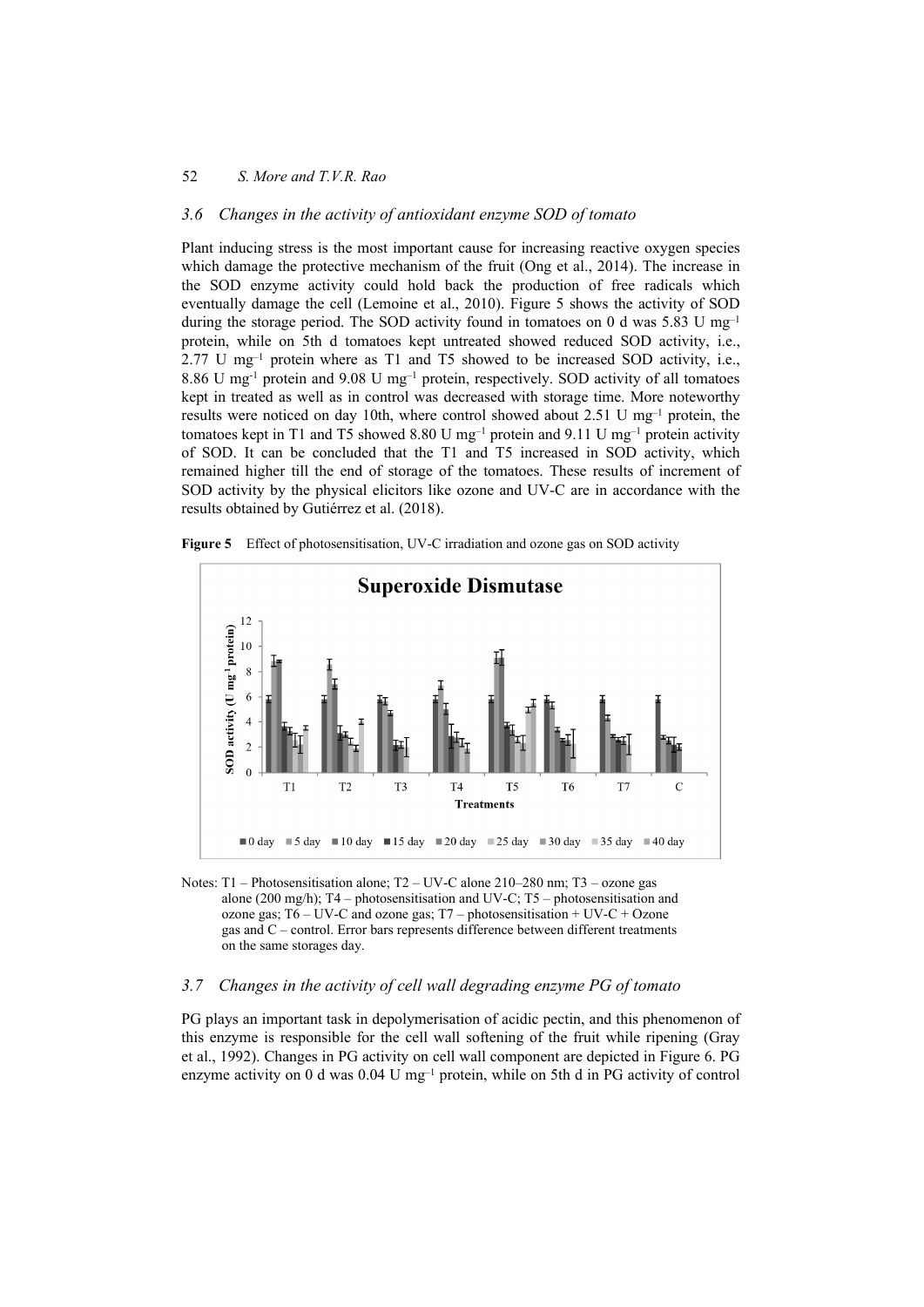expressed by the fruits was  $0.10 \text{ U mg}^{-1}$  protein and on other hand in tomatoes kept in T1 and T5 set expressed 0.04 U mg–1 protein activity of PG. More significant results were obtained on day 10th, where tomatoes treated with T5 showed  $0.05$  U mg<sup>-1</sup> protein activities which were significantly lower than that of control, where control showed 0.29 U mg–1 protein activity of PG. On 15th, 20th and 25th d of storage the PG activity showed by fruits kept in T5 was found to be  $0.08$  U mg<sup>-1</sup> protein, 0.10 U mg–1 protein and 0.14 U mg–1 protein respectively, while tomatoes kept in control set showed 0.20 U mg<sup>-1</sup> protein, 0.11 U mg<sup>-1</sup> protein respectively. These results indicate that the T5 and T1 able to slower down the process of production of PG. Physical elicitors slower down the mechanism of depolymerisation of pectin molecule was also reported by Toti et al*.* (2018).





Notes: T1 – Photosensitisation alone; T2 – UV-C alone 210–280 nm; T3 – ozone gas alone (200 mg/h);  $T4$  – photosensitisation and UV-C;  $T5$  – photosensitisation and ozone gas;  $T6 - UV-C$  and ozone gas;  $T7 - photosensitivityation + UV-C + ozone$ gas and C – control. Different letters over the Bars represents significant difference between different treatment on the same storages day at  $P \leq 0.05$ according to DMRT.

#### **4 Conclusions**

The obtained results of the above conducted study conclude that the combination of physical elicitors like ozone gas and photosensitisation could successfully enhance the shelf life along with the maintenance of the antioxidant system of the tomatoes. This treatment of photosensitisation is novel and it did not negatively affect the fruit physiology and its nutritional composition. This combination successfully enhanced the shelf life of tomatoes by 18 d more than that of the control. Along with the enhancement of shelf life, this treatment also preserved the nutritional qualities. Further, the detailed study can also be conducted to check the efficacy of the photosensitisation treatment with or without other physical elicitors like ozone and UV-C on shelf life and postharvest diseases of any horticultural produce.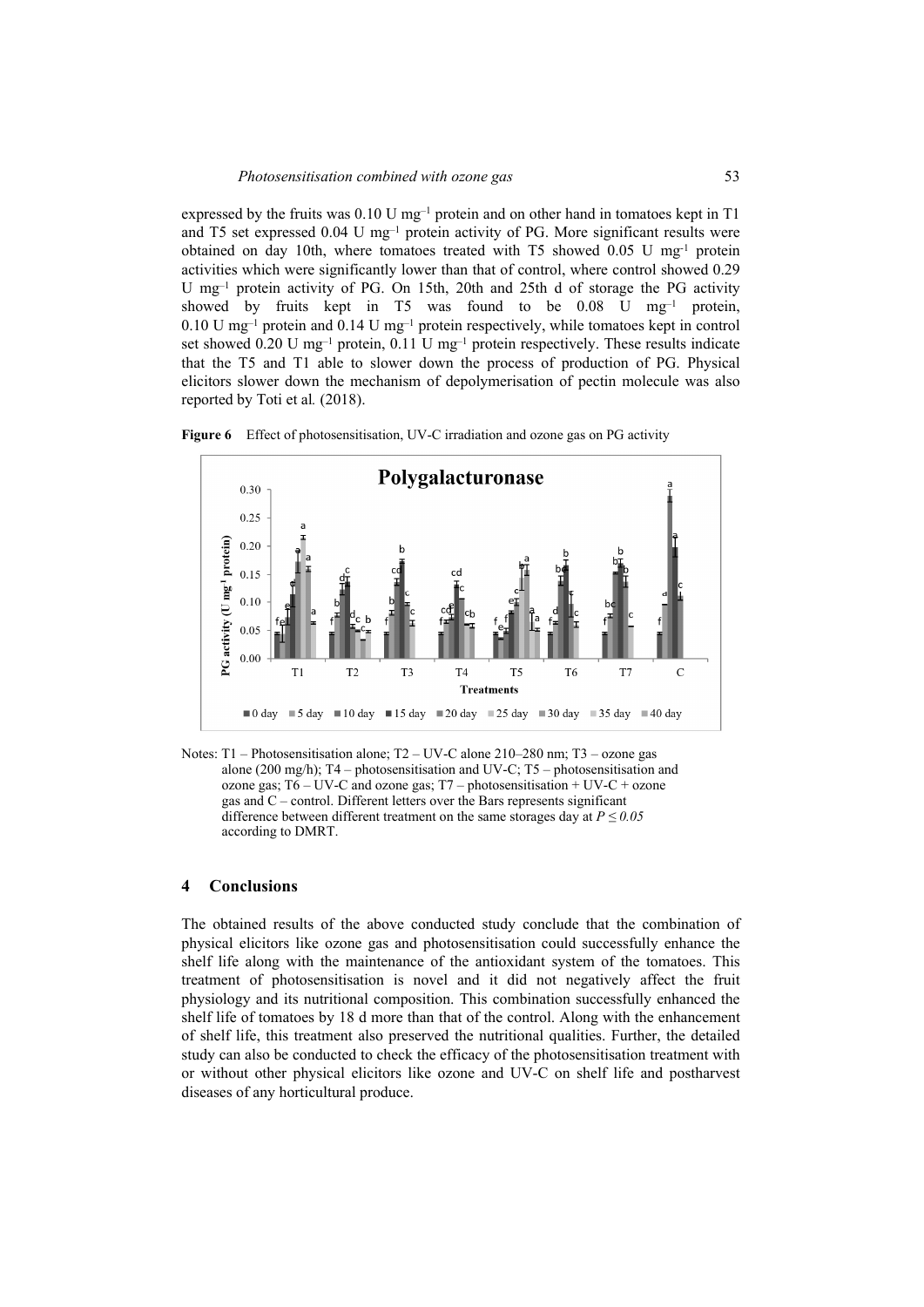#### **References**

- Ahmed, F.A., Sipes, B.S. and Alvarez, A.M. (2017) 'Postharvest diseases of tomato and natural products for disease management', *African Journal of Agricultural Research*, Vol. 12, No. 9, pp.684–691.
- Aidoo, R., Danfoku, R.A. and Mensah, J.O. (2014) 'Determinants of postharvest losses in tomato production in the Offinso North district of Ghana', *Journal of Development and Agricultural Economics*, Vol. 6, No. 8, pp.338–344.
- AOAC (1994) *Association of Official Analytical Chemists, Official Methods of Analysis*, 16th ed., Arlington, Virginia, USA.
- Arab, L. and Steck, S. (2000) 'Lycopene and cardiovascular disease', *American Journal of Clinical Nutrition*, Vol. 71, No. 6, pp.1691S–1695S.
- Bico, S.L.S., Raposo, M.F.J., Morai, R.M.S.C. and Morais, A.M.M. (2009) 'Combined effects of chemical dip and/or carrageenan coating and/or controlled atmosphere on quality of fresh cut banana', *Food Control*, Vol. 20, No. 5, pp.508–514.
- Brand-Williams, W., Cuvelier, M.E. and Berset, C.L.W.T. (1995) 'Use of a free radical method to evaluate antioxidant activity', *LWT-Food Science and Technology*, Vol. 28, No. 1, pp.25–30.
- Cao, J.K., Jiang, W.B. and Zhao, Y.M. (2007) *Experiment Guidance of Postharvest Physiology and Biochemistry of Fruits and Vegetables*, pp.84–87, China Light Industry Press, Beijing.
- Gray, J., Picton, S., Shabbeer, J. and Schuch, W. and Grierson, D. (1992) 'Molecular biology of fruit ripening and its manipulation with antisense genes', *Plant Molecular Biology*, Vol. 19, No. 1, pp.69–87.
- Gutiérrez, D.R., Chaves, A.R. and Rodríguez, S.D.C. (2018) 'UV-C and ozone treatment influences on the antioxidant capacity and antioxidant system of minimally processed rocket (*Eruca sativa* Mill.)', *Postharvest Biology and Technology*, Vol. 138, pp.107–113.
- Kapur, A., Haskovic, A., Copra-Janicijevic, A., Klepo, L., Topcagic, A., Tahirovicn, I. and Sofic, E. (2012) 'Spectrophotometric analysis of total ascorbic acid content in various fruits and vegetables', *Bulletin of the Chemists and Technologists of Bosnia and Herzegovina*, Vol. 38, No. 4, pp.39–42.
- Kimura, S. and Sinha, N. (2008) 'Tomato (*Solanum lycopersicum*): a model fruit-bearing crop', *Cold Spring Harbor Protocols*, Vol. 3, No. 11, p.105.
- Kumar, N., Tokas, J., Kumar, P. and Singal, H.R. (2018) 'Effect of salicylic acid on post-harvest quality of tomato (*Solanum lycopersicum* L.) fruit', *Indian Journal of Chemical Studies*, Vol. 6, No. 1, pp.1744–1747.
- Lemoine, M.L., Chaves, A.R. and Martínez, G.A. (2010) 'Influence of combined hot air and UV-C treatment on the antioxidant system of minimally processed broccoli (*Brassica oleracea* L. var. Italica)', *LWT – Food Science and Technology*, Vol. 43, No. 9, pp.1313–1319.
- Lowry, O.H., Rosebrough, N.J., Farr, A.L. and Randall, R.J. (1951) 'Protein measurement with the folin phenol reagent', *The Journal Biological Chemistry*, Vol. 193, No. 1, pp.265–275.
- Luksiene, Z. and Paskeviciute, E. (2011) 'Novel approach to the microbial decontamination of strawberries: chlorophyllin‐based photosensitization', *Journal of Applied Microbiology*, Vol. 110, No. 5, pp.1274–1283.
- Martínez-Castro, E., Jarquin-Gálvez, R., Alpuche-Solís, Á.G., Vallejo-Pérez, M.R., Colli-Mull, J.G. and Lara-Ávila, J.P. (2018) 'Bacterial wilt and canker of tomato: fundamentals of a complex biological system', *Euphytica*, Vol. 214, No. 4, p.72.
- McDonald, S., Prenzler, P.D., Antolovich, M. and Robards, K. (2001) 'Phenolic content and antioxidant activity of olive extracts', *Food Chemistry*, Vol. 73, No. 1, pp.73–84.
- Ong, M.K., Ali, A., Alderson, P.G. and Forney, C.F. (2014) 'Effect of different concentrations of ozone on physiological changes associated to gas exchange, fruit ripening, fruit surface quality and defence-related enzymes levels in papaya fruit during ambient storage', *Scientia Horticulture*, Vol. 179, pp.163–169.